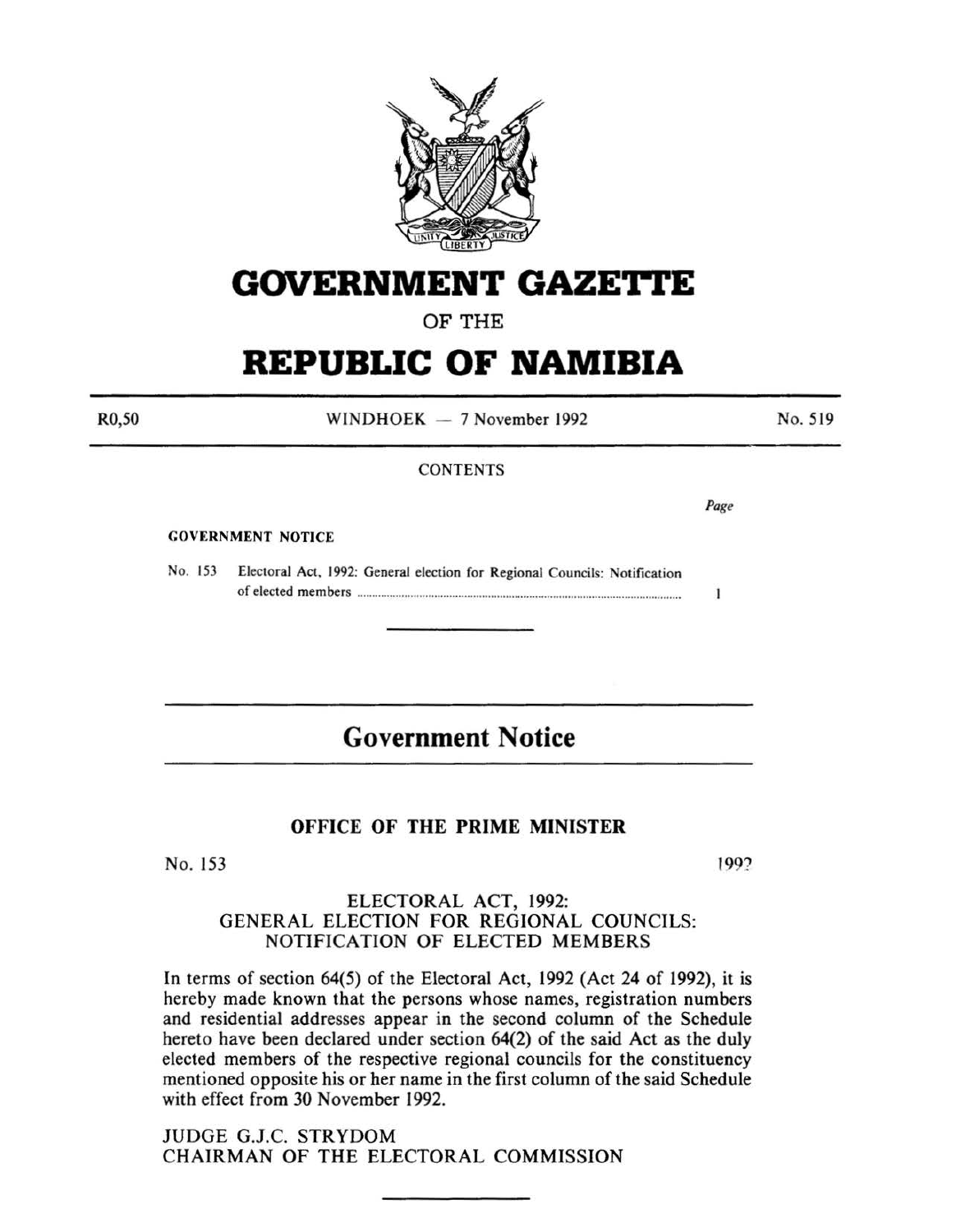**SCHEDULE** 

| Column <sub>1</sub>                                          | Column <sub>2</sub>                |                    |                        |                               |  |
|--------------------------------------------------------------|------------------------------------|--------------------|------------------------|-------------------------------|--|
| Constituency<br>for regional<br>council in respect of region | Particulars of duly elected member |                    |                        |                               |  |
|                                                              | Full names                         |                    | Registration<br>number | Residential<br><b>Address</b> |  |
|                                                              | <b>Surname</b>                     | <b>First Names</b> |                        |                               |  |
| <b>KUNENE REGION</b>                                         |                                    |                    |                        |                               |  |
| Ruacana                                                      | Ndumbu                             | Jason Suuliputjo   | GT2098                 | Ruacana                       |  |
| <b>OMUSATI REGION</b>                                        |                                    |                    |                        |                               |  |
| Onesi                                                        | Iipingi                            | Johannes           | AH2964                 | Eunda-<br>Uukolonkadhi        |  |
| Okalongo                                                     | Hakaye                             | Johnny Haikella    | AT0762                 | Okalongo Omdudu               |  |
| Okahao                                                       | Hango                              | Asser              | <b>BB0756</b>          | Etunda                        |  |
| <b>OSHANA REGION</b>                                         |                                    |                    |                        |                               |  |
| Uuvudhiya                                                    | Paulus                             | Sebron Amutenya    | <b>BE0254</b>          | Uuvudhiya                     |  |
| <b>OHANGWENA REGION</b>                                      |                                    |                    |                        |                               |  |
| Omundaungilo                                                 | Petrus                             | <b>Erastus</b>     | <b>CK0239</b>          | Oshingadu                     |  |
| Endola                                                       | Tuhadeleni                         | Noah Lyaalala      | FT1166                 | Shandubala<br>Katutura        |  |
| Epembe                                                       | Nakwafila                          | Johannes Kamati    | CU1162                 | Etambo Epembe                 |  |

 $\overline{\phantom{a}}$ 

 $\overline{\phantom{0}}$